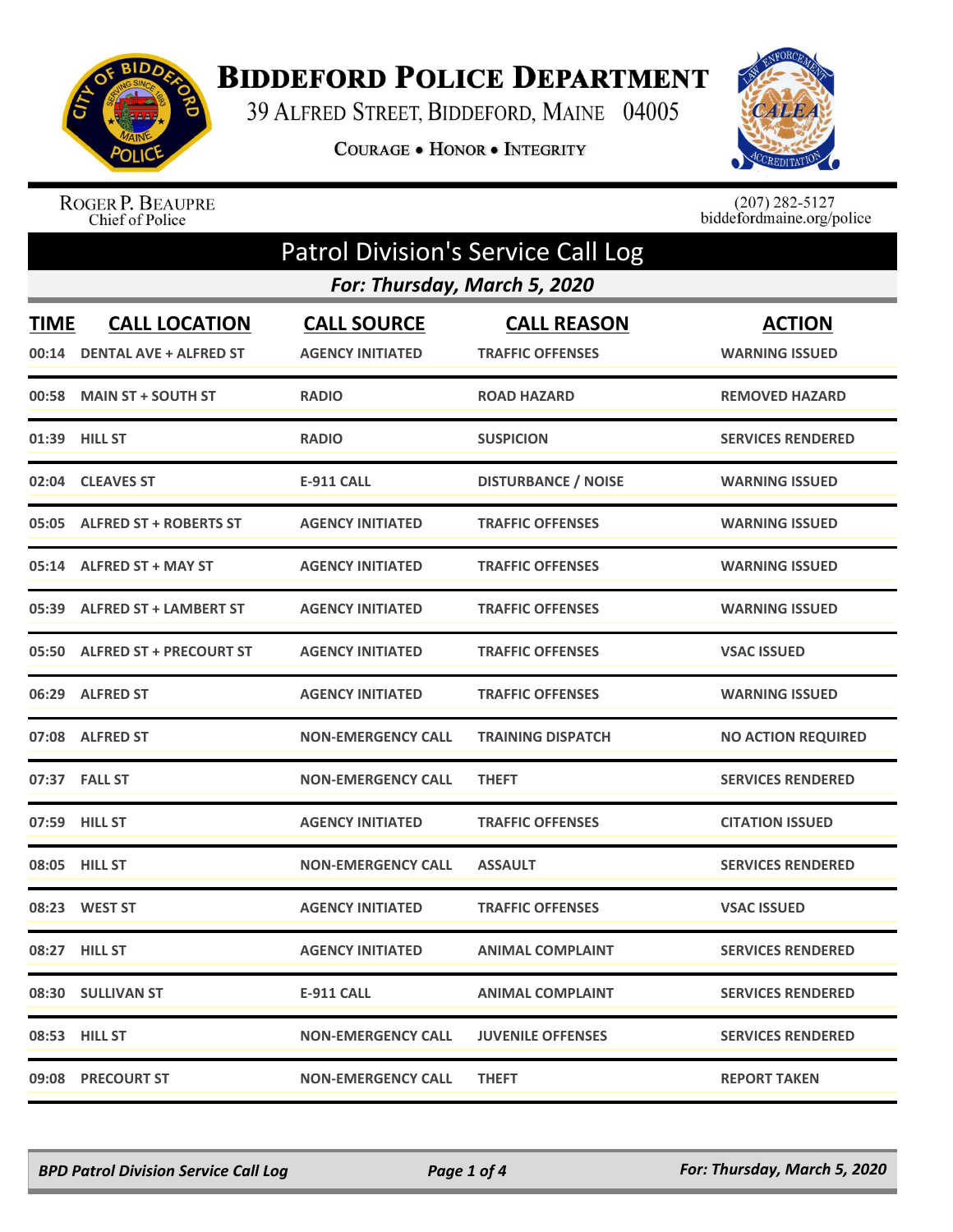| <b>TIME</b> | <b>CALL LOCATION</b>                                           | <b>CALL SOURCE</b>        | <b>CALL REASON</b>                 | <b>ACTION</b>                |  |  |
|-------------|----------------------------------------------------------------|---------------------------|------------------------------------|------------------------------|--|--|
|             | 09:20 MAIN ST                                                  | <b>AGENCY INITIATED</b>   | <b>ARTICLES LOST/FOUND</b>         | <b>REPORT TAKEN</b>          |  |  |
|             | 09:30 JEFFERSON ST + SOUTH ST                                  | <b>NON-EMERGENCY CALL</b> | <b>CODES ENFORCEMENT</b>           | <b>REFERRED OTHER AGENCY</b> |  |  |
|             | 09:36 WILSON ST                                                | <b>AGENCY INITIATED</b>   | <b>ANIMAL COMPLAINT</b>            | <b>SERVICES RENDERED</b>     |  |  |
|             | 09:40 ALFRED ST + SUMMER ST                                    | <b>NON-EMERGENCY CALL</b> | <b>SUSPICION</b>                   | <b>NEGATIVE CONTACT</b>      |  |  |
|             | 09:50 ALFRED ST                                                | <b>NON-EMERGENCY CALL</b> | <b>TRAFFIC CONTROL</b>             | <b>SERVICES RENDERED</b>     |  |  |
|             | 09:54 PINETTE AVE                                              | <b>E-911 CALL</b>         | 911 MISUSE                         | <b>WARNING ISSUED</b>        |  |  |
|             | 10:14 ALFRED ST + SUMMIT ST                                    | <b>WALK-IN AT STATION</b> | <b>VIOL PROTECTION FROM HARASS</b> | <b>REPORT TAKEN</b>          |  |  |
|             | 11:11 RIVER RD                                                 | <b>AGENCY INITIATED</b>   | <b>ANIMAL COMPLAINT</b>            | <b>NEGATIVE CONTACT</b>      |  |  |
|             | 11:15 ELM ST                                                   | <b>NON-EMERGENCY CALL</b> | <b>SHOPLIFTING</b>                 | <b>REPORT TAKEN</b>          |  |  |
|             | OFFENDER: JUVENILE - J  AGE: 16  RESIDENT OF: BIDDEFORD, ME    |                           |                                    |                              |  |  |
|             | CHARGE: THEFT BY UNAUTHORIZED TAKING OR TRANSFER - SHOPLIFTING |                           |                                    |                              |  |  |
|             | 11:16 KING ST                                                  | <b>NON-EMERGENCY CALL</b> | <b>CHECK WELFARE</b>               | <b>SERVICES RENDERED</b>     |  |  |
| 11:27       | <b>MAPLEWOOD AVE</b>                                           | <b>NON-EMERGENCY CALL</b> | <b>HARASSMENT</b>                  | <b>REPORT TAKEN</b>          |  |  |
|             | 11:38 BOULDER WAY                                              | <b>NON-EMERGENCY CALL</b> | <b>ARTICLES LOST/FOUND</b>         | <b>REPORT TAKEN</b>          |  |  |
|             | 12:00 CENTER ST                                                | <b>NON-EMERGENCY CALL</b> | <b>SUSPICION</b>                   | <b>SERVICES RENDERED</b>     |  |  |
|             | 12:03 MAINE TPKE                                               | <b>E-911 CALL</b>         | 911 MISUSE                         | <b>REFERRED OTHER AGENCY</b> |  |  |
|             | 12:12 ELM ST                                                   | <b>OTHER</b>              | <b>PAPERWORK</b>                   | <b>NO ACTION REQUIRED</b>    |  |  |
|             | 12:17 ALFRED ST                                                | <b>AGENCY INITIATED</b>   | <b>ARTICLES LOST/FOUND</b>         | <b>SERVICES RENDERED</b>     |  |  |
|             | 12:51 SULLIVAN ST                                              | <b>WALK-IN AT STATION</b> | <b>THEFT</b>                       | <b>REFERRED OTHER AGENCY</b> |  |  |
|             | <b>13:02 HILL ST</b>                                           | <b>WALK-IN AT STATION</b> | <b>JUVENILE OFFENSES</b>           | <b>REPORT TAKEN</b>          |  |  |
|             | 13:03 BACON ST                                                 | <b>E-911 CALL</b>         | <b>HARASSMENT</b>                  | <b>SERVICES RENDERED</b>     |  |  |
|             |                                                                |                           | <b>SHELLFISH VIOLATION</b>         | <b>NO VIOLATION</b>          |  |  |
|             | 13:13 RIVER RD + WHITEWATER DR                                 | <b>AGENCY INITIATED</b>   | <b>ANIMAL COMPLAINT</b>            | <b>WARNING ISSUED</b>        |  |  |
|             | 13:43 OCEAN EDGE LN                                            | <b>NON-EMERGENCY CALL</b> | <b>ANIMAL COMPLAINT</b>            | <b>SERVICES RENDERED</b>     |  |  |
|             | 13:59 CHANNEL COVE LN                                          | <b>NON-EMERGENCY CALL</b> | <b>HARASSMENT</b>                  | <b>SERVICES RENDERED</b>     |  |  |
|             | 14:04 SOUTH ST                                                 | <b>NON-EMERGENCY CALL</b> | <b>ARTICLES LOST/FOUND</b>         | <b>SERVICES RENDERED</b>     |  |  |

*BPD Patrol Division Service Call Log Page 2 of 4 For: Thursday, March 5, 2020*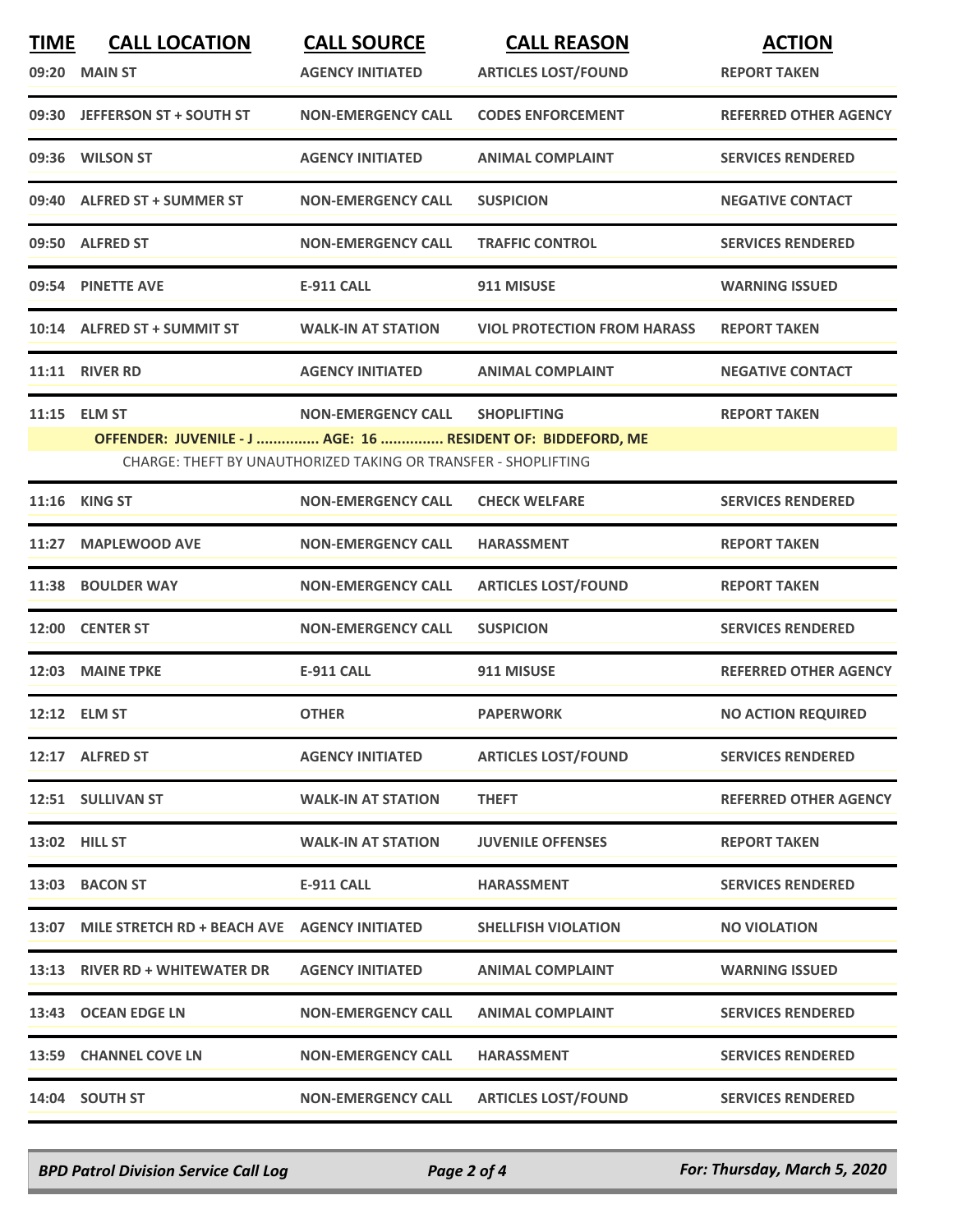| <b>TIME</b> | <b>CALL LOCATION</b>                                                                                         | <b>CALL SOURCE</b>        | <b>CALL REASON</b>                                 | <b>ACTION</b>                |  |  |
|-------------|--------------------------------------------------------------------------------------------------------------|---------------------------|----------------------------------------------------|------------------------------|--|--|
|             | 14:12 ALFRED ST                                                                                              | <b>AGENCY INITIATED</b>   | <b>DRUG BOX</b>                                    | <b>SERVICES RENDERED</b>     |  |  |
|             | 14:59 ALFRED ST                                                                                              | <b>WALK-IN AT STATION</b> | <b>PAPERWORK</b>                                   | <b>CITATION ISSUED</b>       |  |  |
|             | 15:11 MAY ST                                                                                                 | <b>NON-EMERGENCY CALL</b> | <b>THEFT</b>                                       | <b>REPORT TAKEN</b>          |  |  |
|             | 15:13 MAY ST                                                                                                 | <b>NON-EMERGENCY CALL</b> | <b>THEFT</b>                                       | <b>REPORT TAKEN</b>          |  |  |
|             | 15:24 PROSPECT ST                                                                                            | <b>WALK-IN AT STATION</b> | <b>SCAM CALL REPORT</b>                            | <b>REPORT TAKEN</b>          |  |  |
|             | 15:34 MAIN ST                                                                                                | <b>E-911 CALL</b>         | 911 MISUSE                                         | <b>NEGATIVE CONTACT</b>      |  |  |
|             | 15:40 HILL ST + PENNY AVE                                                                                    | <b>AGENCY INITIATED</b>   | <b>TRAFFIC OFFENSES</b>                            | <b>WARNING ISSUED</b>        |  |  |
|             | <b>15:52 MEDICAL CENTER DR</b>                                                                               | <b>NON-EMERGENCY CALL</b> | <b>THEFT</b>                                       | <b>REPORT TAKEN</b>          |  |  |
|             | 15:56 POOL ST + LEDGEMERE DR                                                                                 | <b>AGENCY INITIATED</b>   | <b>TRAFFIC OFFENSES</b>                            | <b>VSAC ISSUED</b>           |  |  |
|             | 15:56 ALFRED ST                                                                                              | <b>WALK-IN AT STATION</b> | <b>PAPERWORK</b>                                   | <b>SERVICES RENDERED</b>     |  |  |
|             | 15:57 ALFRED ST                                                                                              | <b>AGENCY INITIATED</b>   | <b>PRO-ACTIVE DV RESPONSE TEAM</b>                 | <b>SERVICES RENDERED</b>     |  |  |
|             | <b>16:17 MEETINGHOUSE RD</b>                                                                                 | <b>NON-EMERGENCY CALL</b> | <b>ANIMAL COMPLAINT</b>                            | <b>SERVICES RENDERED</b>     |  |  |
| 16:17       | <b>NOREASTER WAY</b>                                                                                         | <b>NON-EMERGENCY CALL</b> | 911 MISUSE                                         | <b>REFERRED OTHER AGENCY</b> |  |  |
| 16:18       | <b>MAPLE ST + PINE ST</b>                                                                                    | <b>AGENCY INITIATED</b>   | <b>TRAFFIC OFFENSES</b>                            | <b>CITATION ISSUED</b>       |  |  |
|             | OFFENDER: PETER JOSEPH MORESHEAD  AGE: 32  RESIDENT OF: RAYMOND, ME<br><b>CHARGE: ATTACHING FALSE PLATES</b> |                           |                                                    |                              |  |  |
|             | 16:23 ALFRED ST                                                                                              | <b>RADIO</b>              | <b>PAPERWORK</b>                                   | <b>SERVICES RENDERED</b>     |  |  |
|             | 16:25 SHOPS WAY                                                                                              | E-911 CALL                | <b>MENTAL ILLNESS CASES</b>                        | <b>REPORT TAKEN</b>          |  |  |
|             | <b>16:26 MEETINGHOUSE RD</b>                                                                                 | <b>AGENCY INITIATED</b>   | <b>ANIMAL COMPLAINT</b>                            | <b>SERVICES RENDERED</b>     |  |  |
|             | 16:34 ELM ST                                                                                                 | <b>NON-EMERGENCY CALL</b> | ATTEMPTED/THREATENED SUICIDE TRANSPORT TO HOSPITAL |                              |  |  |
|             | 16:36 ALFRED ST                                                                                              | <b>WALK-IN AT STATION</b> | <b>WARRANT ARREST</b>                              | <b>ARREST(S) MADE</b>        |  |  |
|             | OFFENDER: JASON LEE HUMISTON  AGE: 37  RESIDENT OF: BIDDEFORD, ME<br><b>CHARGE: WARRANT ARREST</b>           |                           |                                                    |                              |  |  |
|             | 16:51 ALFRED ST                                                                                              | <b>NON-EMERGENCY CALL</b> | <b>ESCORTS / RELAYS</b>                            | <b>SERVICES RENDERED</b>     |  |  |
|             | 17:29 SULLIVAN ST                                                                                            | <b>NON-EMERGENCY CALL</b> | <b>ANIMAL COMPLAINT</b>                            | <b>SERVICES RENDERED</b>     |  |  |
|             | 18:54 FRANKLIN ST                                                                                            | <b>NON-EMERGENCY CALL</b> | <b>SUSPICION</b>                                   | <b>SERVICES RENDERED</b>     |  |  |
|             | 19:11 STAPLES ST                                                                                             | <b>E-911 CALL</b>         | 911 MISUSE                                         | <b>SERVICES RENDERED</b>     |  |  |

*BPD Patrol Division Service Call Log Page 3 of 4 For: Thursday, March 5, 2020*